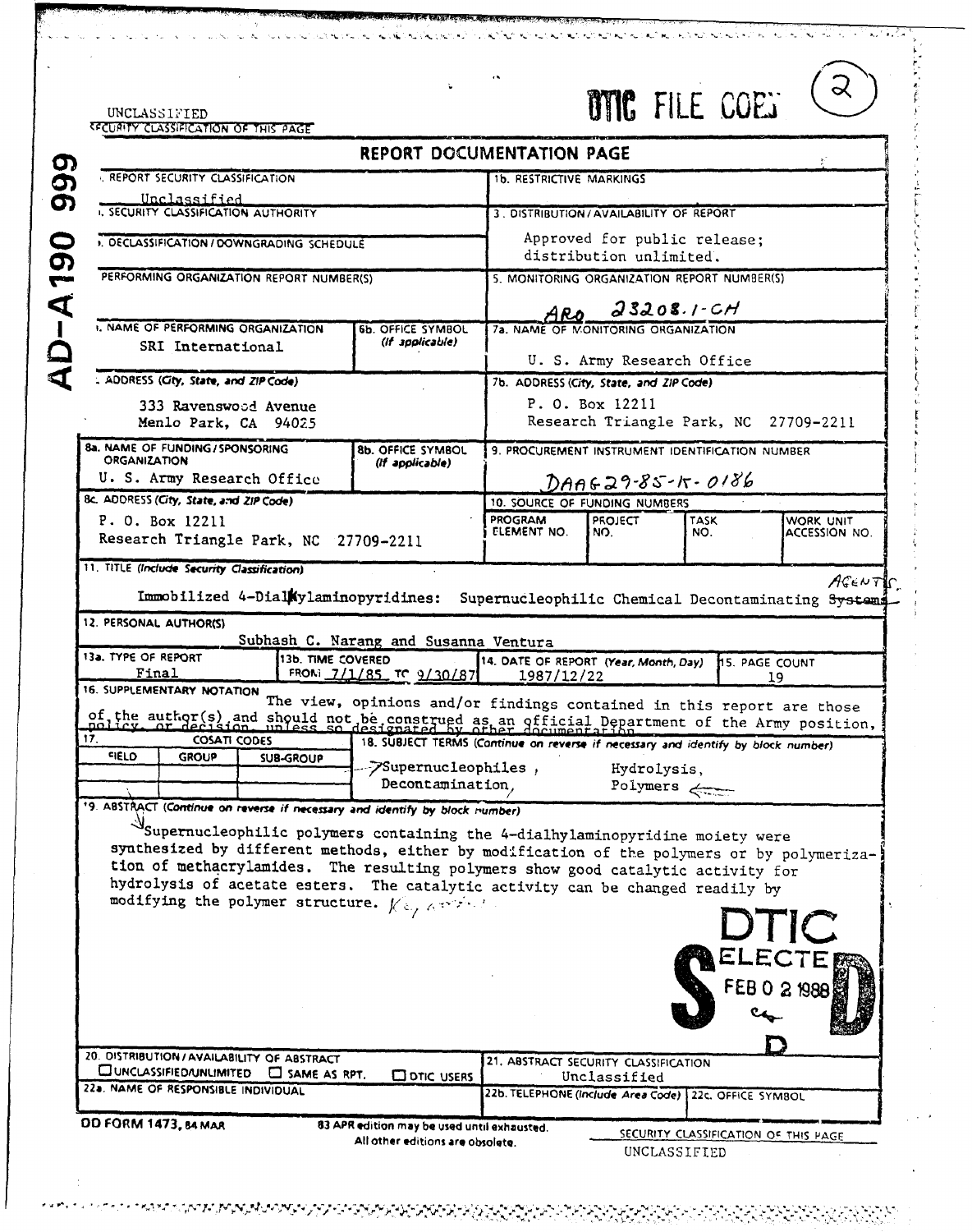

# IMMOBILIZED 4-DIALKYLAMINOPYRIDINES: SUPERNLICLEOPHILIC CHEMICAL DECONTAMINATING AGENTS

 $\bar{\psi}_{\rm esc}$ 

Final Report

By: Subhash C. Narang and Susanna Ventura

December 1987

# U.S. ARMY RESEARCH **OFFICE**

Contract No. DAAG29-85-K-0186

SRI Project **PYU-8872**

Approved for public release; distribution unlimited.





**SANTANA** 

333 Ravenswood Ave. . Menlo Park. CA 94025 415 326-6200 **\*** TWX: 910-373-2046 **\*** Telex: 334-486

\\\\\\\\\\\\\\\\\\\\\\

**88 1 27** 094

**'•N** = f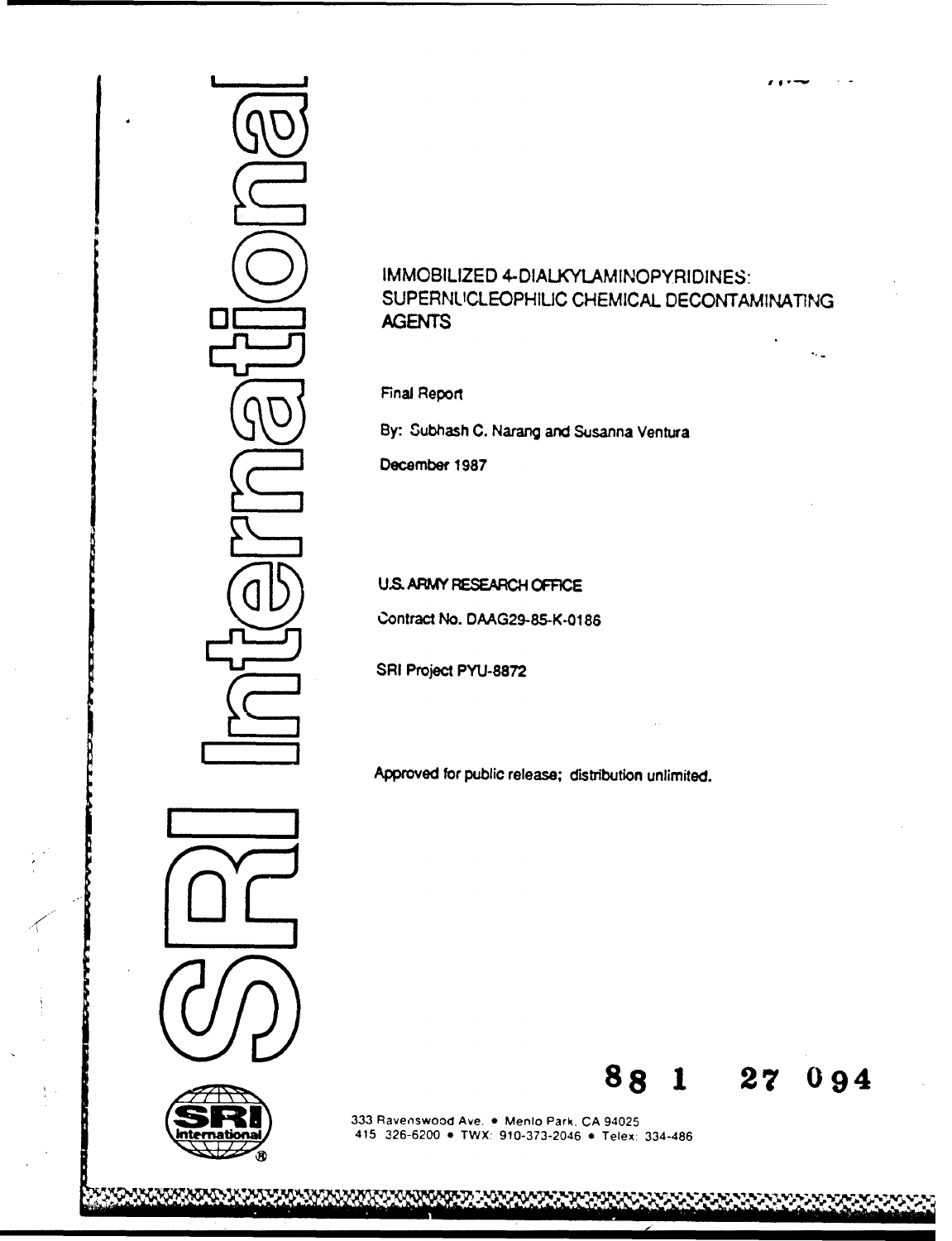# PREFACE

SRI International has conducted a program of research for the Army Research Office under Contract No. DAAG29-85-K-0186. The work during two years of effort has included tasks on the synthesis of supernucleophilic polymers, their ability to catalyze hydrolysis of carboxylate esters, and their utilization in corrosion inhibition studies.

The latest results are summarized and the previous results are included as an appendix. The appendix is a preprint of an article to be published in the American Chemical Society Symposium series.

|           | Accesion For                                                           |  |  |  |
|-----------|------------------------------------------------------------------------|--|--|--|
|           | N.TIS CRA&I<br>V<br>DTIC TAB<br>П<br>Unannounced<br>М<br>Justification |  |  |  |
| <b>BR</b> | Bу<br>Distribution I                                                   |  |  |  |
|           | Availability Codes                                                     |  |  |  |
|           | Avail and for<br>Dist<br><b>Sylocial</b>                               |  |  |  |
|           |                                                                        |  |  |  |

ことをいうということには、ここには、ここでは、このことには、こことには、ここのことを、

こうりくどう

ii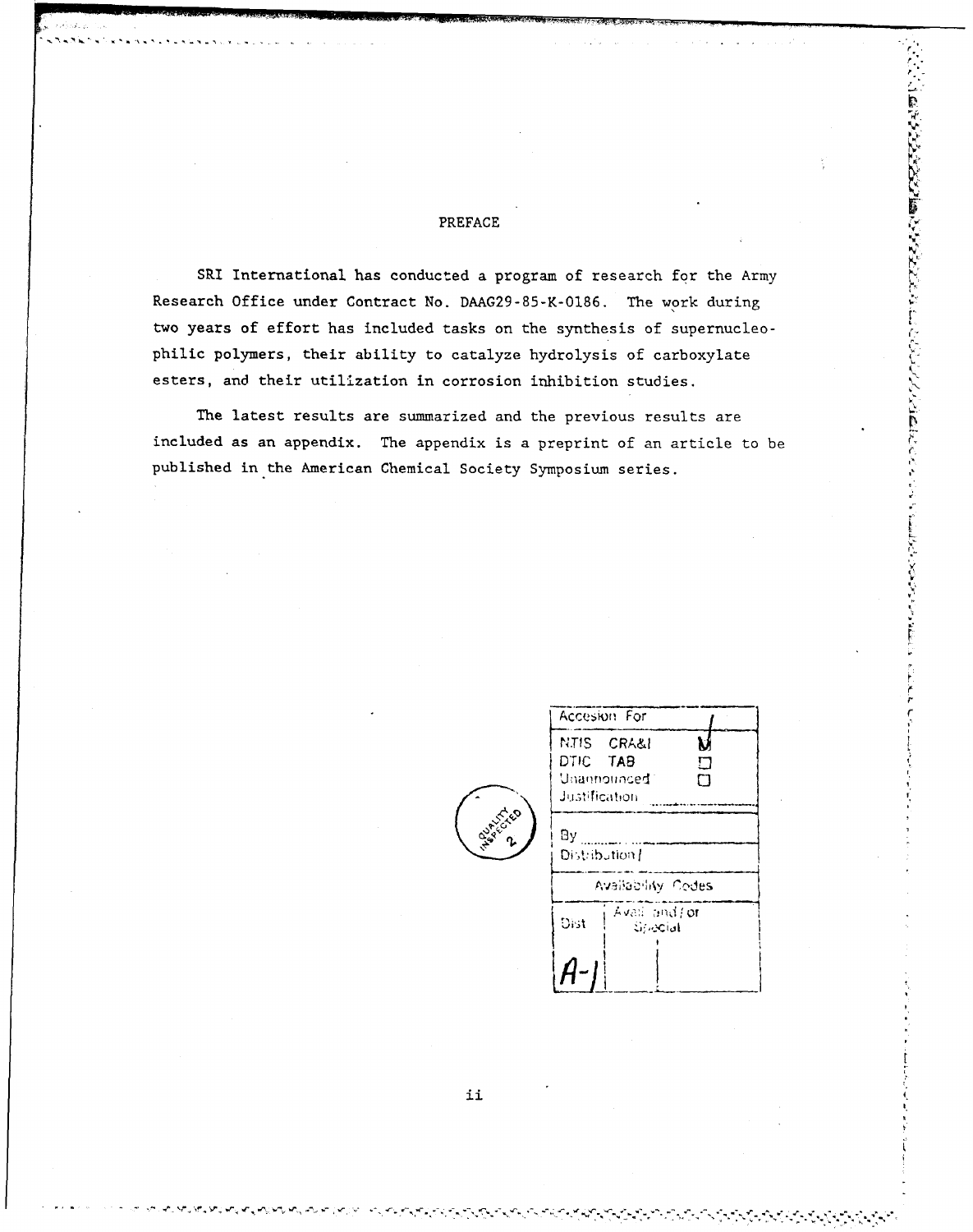During the last reporting period, we have concentrated on examining the corrosion inhibition efficiency of supernucleophilic polymer coatings.

It is well known that at high operating temperatures halide ions such as chloride and bromide ions are extremely aggressive toward corrosion of many containment materials such as steel, stainless steel, and copper. The type of corrosion exhibited by these metals in strong salty aqueous environments containing oxygen is pitting, Pitting corrosion is one of the most severe types of corrosion.

Three basic methods can be used to combat corrosion problems of this nature. They are (a) choose a more corrosion-resistant material (which in many cases is economically unattractive), (b) use a corrosionresistant coating (which is likely to fail with many commonly used inexpensive coating materials because of the temperature cycling involved), and (c) use adsorption type synergistic corrosion inhibitors stable up to 230\*C. Among these, the use of adsorption type synergistic corrosion inhibitors appeats to be the most attractive approach in terms of both effectiveness and cost. It was shown that the synergistic inhibitors developed by us at SRI perform better at higher halide concentrations.

The initial step in this mechanism is the adsorption of chloride ions on the metal surface. This adsorption, which is often called "specific adsorption," creates an excess negative charge on the metal surface, which in turn attracts the quaternary cations by purely electrostatic forces, as shown in Figure **1.** These adsorbed quaternary cations containing bulky organic groups then cover the metal surface effectively, protecting it from corrosion. The ability to protect the metal from corrosion is largely dependent on the size, structure, electronic, and dielectric properties of the bulky organic groups attached to the quaternary cation.

 $\mathbf{1}$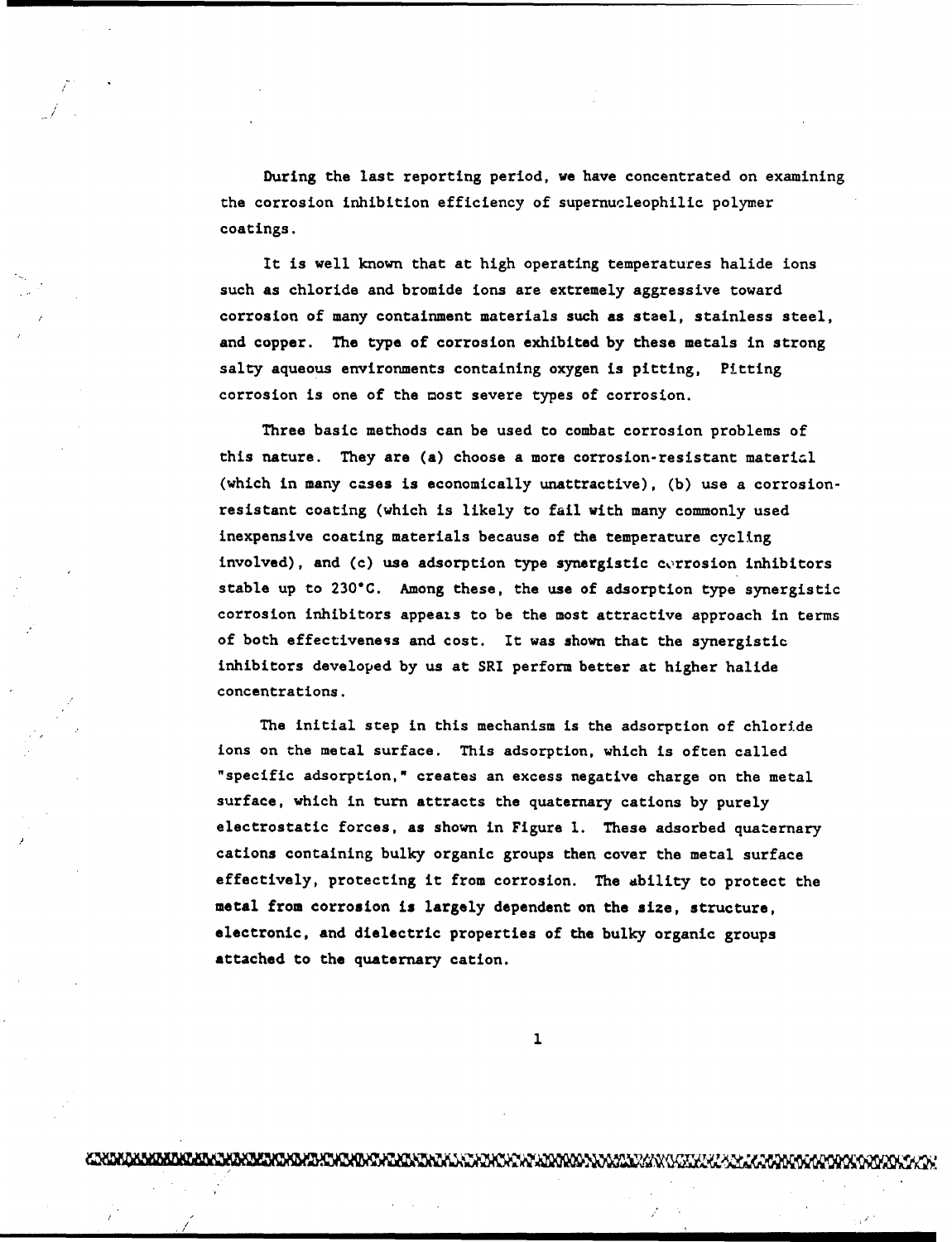Because the extent of adsorption of chloride ions depends on the chloride ion concentration in solution, an increasing chloride content inhibits the corrosion of the metal more effectively, as shown in Figure 2. The synergistic chloride-ion-induced corrosion inhibition is effective even in high chloride-containing solutions, as shown in Figure 3. These preliminary investigations conducted at SRI<sup>1</sup> indicate that appropriately substituted quaternary compounds form'an excellent group of corrosion inhibitors for large structural applications, even on corroded surfaces. When applied on a corroded surface, these inhibitors reach the metal surface by moving through the corrosion products because of their inherent surfactant<sup>2,3</sup> properties. In addition, they also have good antibacterial properties,  $2,3$  thus demonstrating their multifunctionality.

Preliminary experiments conducted under an IR and D program at SRI show that quaternary ammonium salts based on N-methylnaphthyl pyridinum chloride derived from supernucleophilic pyridines form an excellent group of corrosion inhibitors having synergistic action. Figure 4 illustrates the effect of two synergistic-type corrosion inhibitors, N-methylnaphthyl quinolinium chloride (NMNQC) and N-methylnaphthyl piperidino pyridinium chloride (NMNPPC), in inhibiting the corrosion of steel in 0.5 M  $H_2SO_4$  + 10% HCl. Clearly, the  $R_p$  values (low frequency intercept of the Nyquist plot) obtained with the inhibitor are much larger than in the absence of the inhibitor. Because the corrosion rate of the metal is inversely proportional to  $R_p$ , the strongly acid chloride environment containing NMNQC and NMNPPC provides excellent corrosion inhibition to the steel because of the large  $R_p$  values of these groups. NMNQC provides an inhibiter efficiency of 85%, whereas NM4NPPC provides an efficiency of 89%.

Based on these results, we have synthesized polymeric coatings<sup>4</sup> containing the 4-dialkylaminopyridine moiety quarternized with Ichloromethylnaphthalene. This coating shows inhibition of corrosion of metal surfaces under high halide concentrations. However, the coating is not as effective as the monomeric species in this regard. New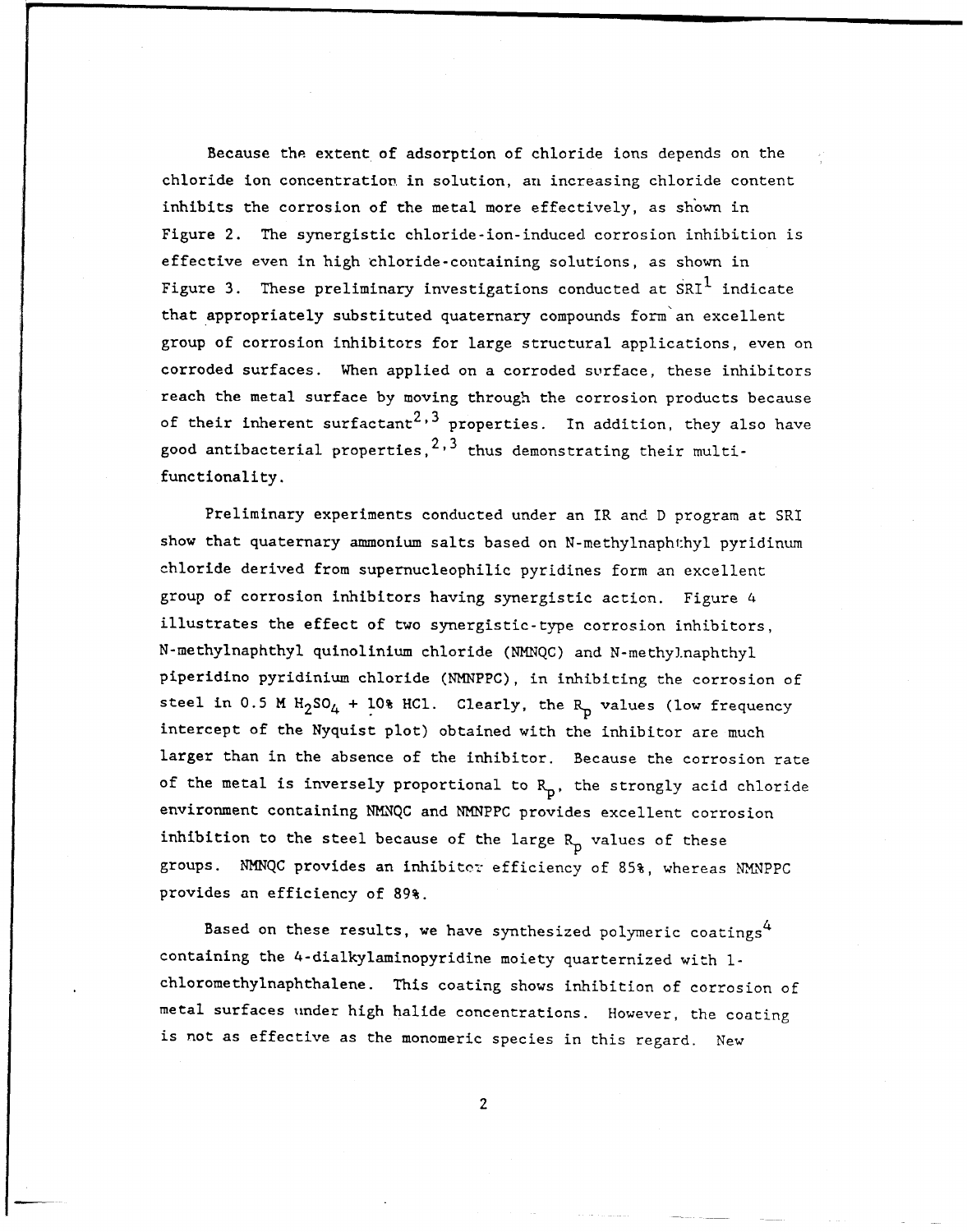polymeric backbones are being explored to achieve better corrosion inhibition using supernucleophilic polymers.

#### REFERENCES

- **1.** S. Hettiarachchi and S. Narang, SRI International Research and Development Project 3&3D32/SSB (1986).
- 2. V. N. Kushnir, Yu L. Volyanskii, and M. I. Shevchuk, Khim-Farm. ZL., 14, 45 (1980).
- 3. R. Vilceanu and A. Venezel, Rev. chim. (Bucharest), 32, 327 (1981).
- 4. **S.** Hettiarachchi and S. Narang, SRI International Research and Development Project 870D32/XDD (1987), in progress.

j **3**

**SCALLANDS** 

**PARTISTS RECOVER** 

Ŗ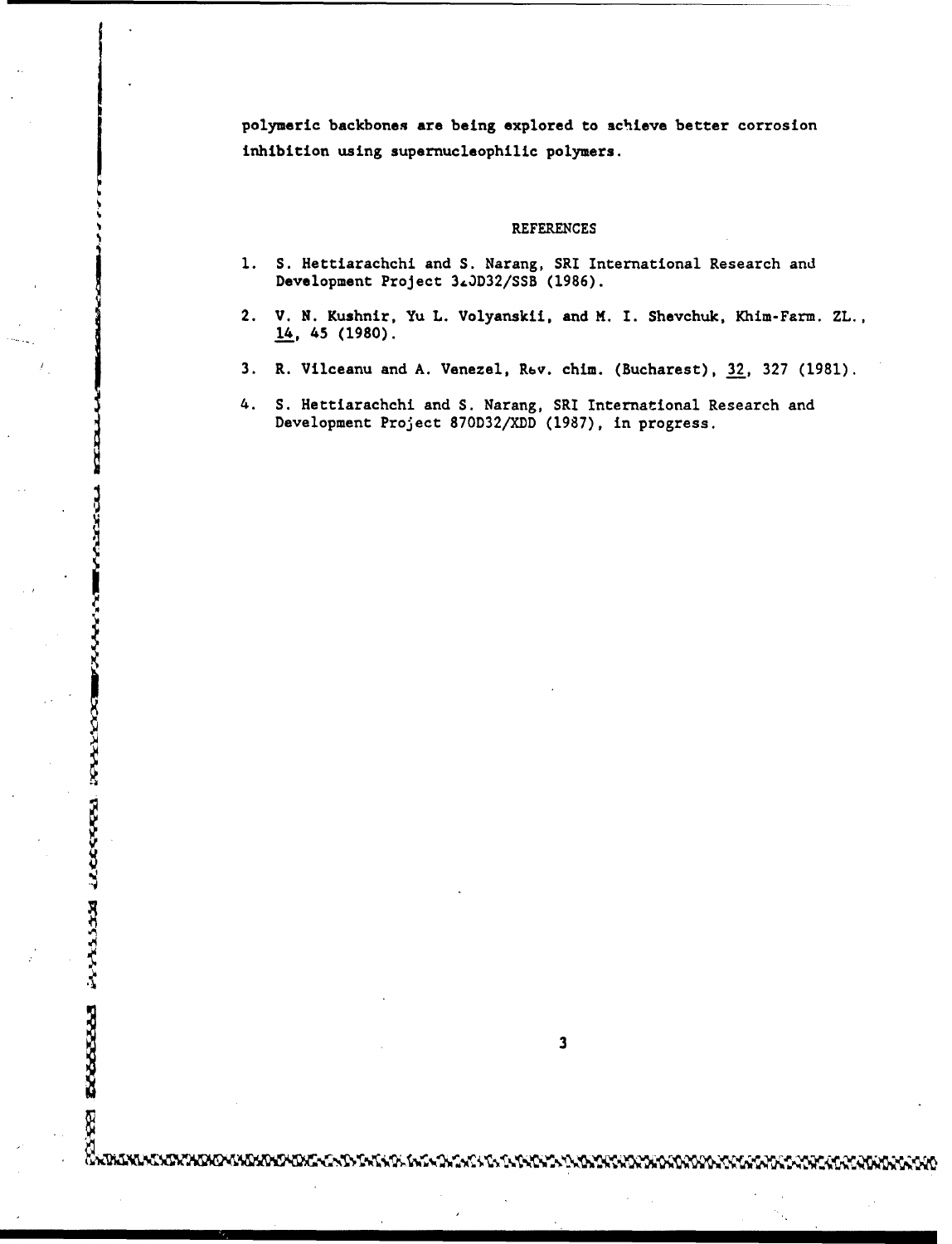

0.5 M H<sub>2</sub>SO<sub>4</sub> BY THE SYNERGISTIC **CORROSION INHIBITOR** 

System: Iron in 0.5 M H<sub>2</sub>SO4.



**FIGURE 3** POLARIZATION CURVES FOR MILD STEEL IN 0.5 M H<sub>2</sub>SO<sub>4</sub> SHOWING THE ABILITY OF THE CHLORIDE ION TO PROMOTE THE INHIBITING ACTION OF NMNPPC

4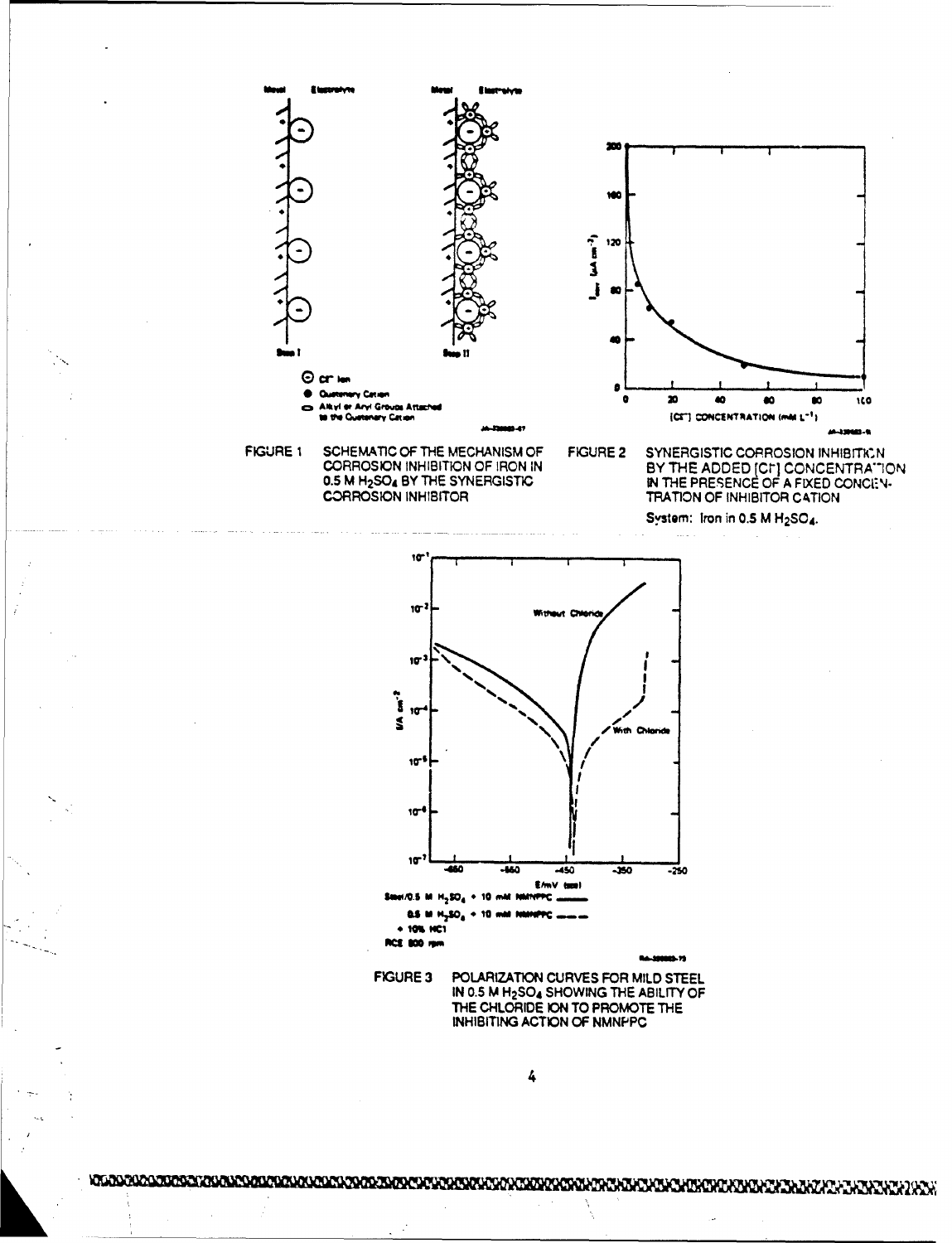



 $\overline{\mathbf{5}}$ 

.L ;. ' <sup>1</sup> **'** ,L. , , *,Q~Q~(Q* i I i I i I I I I I ~1 "l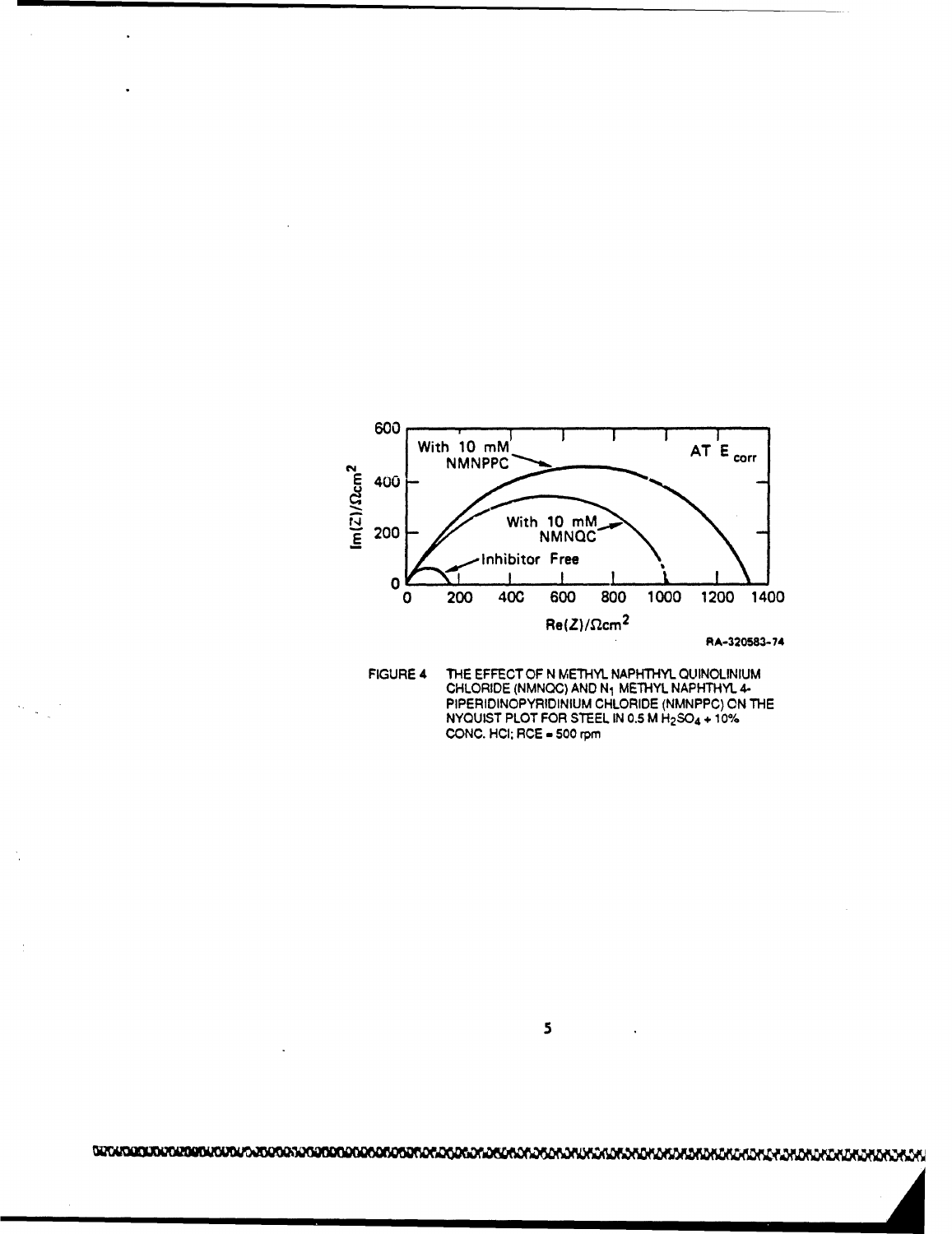# APPENDIX

# POLYMERIC DIALKYLAMINO PYRIDINES AS SUPERNUCLEOPHILIC CATALYSTS

Subhash C. Narang<sup>\*</sup> and Susanna Ventura SRI International, 333 Ravenswood Avenue Menlo Park, California 94025 and Roopram Ramharack 3M Company St. Paul, Minnesota 55144

#### SYNOPSIS

Supernucleophilic polymers containing the 4-(pyrrolidino)pyridine group were synthesized from tht. corresponding maleic anhydride copolymers and also by cyclopolymerization of N-4-pyridyl bis(methacrylimide). The resulting polymers were examined for their kinetics of quaternization with benzyl chloride and hydrolysis of p-nitrophenylacetate. In both instances, the polymer bound 4-(dialkylamino)pyridine was found to be a superior catalyst than the corresponding low molecular weight analog.

### INTRODUCTION

4-(Dimethylamino)pyridine (I, DMAP) and its analogs, particularly 4-(pyrrolidino pyridine) (2, PPY) have acquired enormous importance utility as supernucleophilic catalysts in synthetic organic and polymer chemistry.<sup>1,2</sup>





 $\mathbf{1}$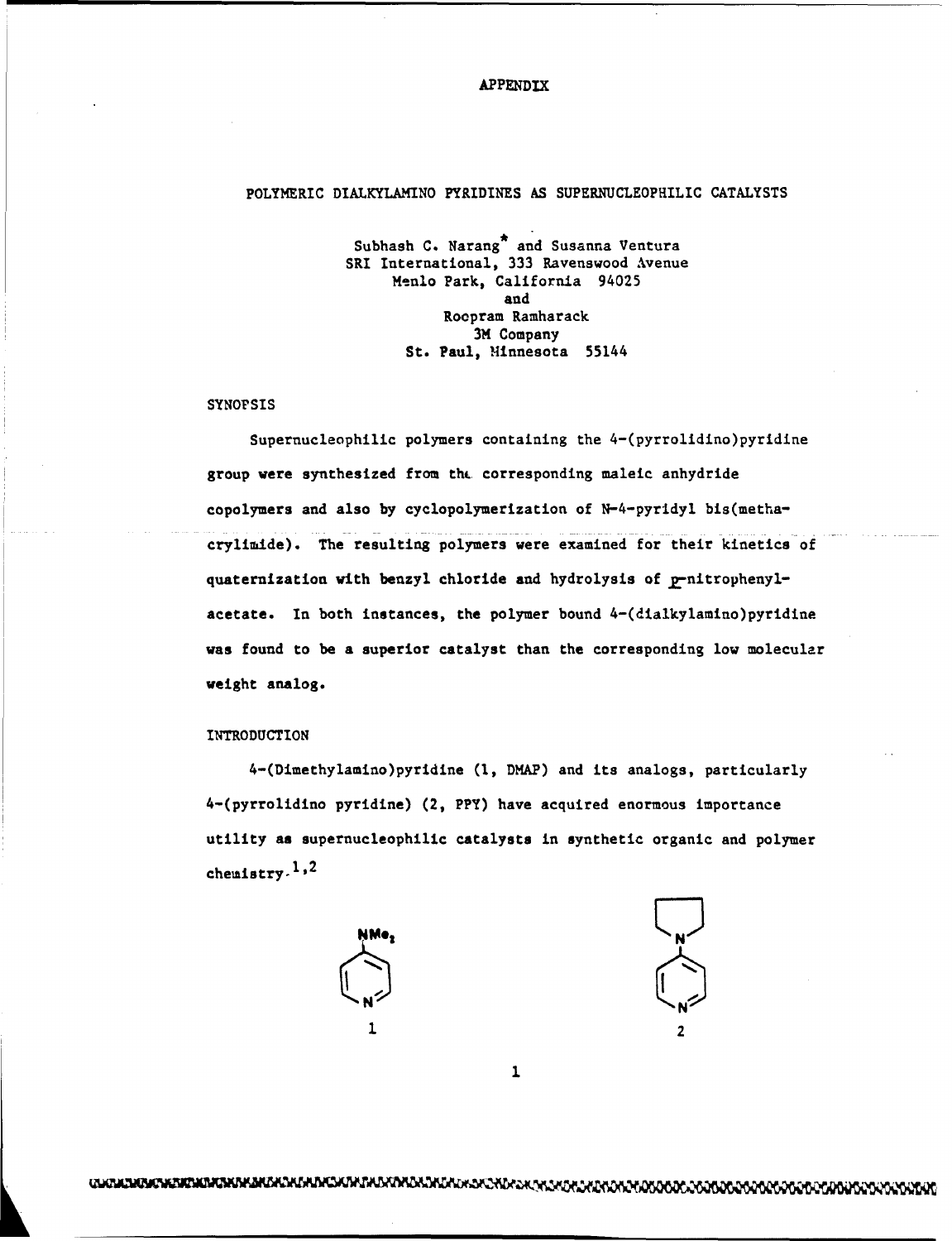In 1967,<sup>3</sup> it was discovered that DMAP catalyzes the benzoylation of  $m$ -chloroaniline  $10^4$  times faster than pyridine. This enormous increase in reaction rate is unmatched by any other nucleophilic acylation  $r_{\text{atalysts}}$ .<sup>3</sup> It was shown that the catalytic action of DMAP and PPY is not primarily due to their larger  $pK_a$  with respect to pyridine, but is a result of enhanced nucleophilic catalysis.



The intermediate N-acylpyridinium salt is highly stabilized by the electron donating ability of the dimethylamino group. The increased stability of the N-acylpyridinium ion has been postulated to lead to increased separation of the ion pair resulting in an easier attack by the nucleophile with general base catalysis provided by the loosely bound carboylate anion. Dialkylaminopyridines have been shown to be excellent catalysts for acylation (of amines, alcohols, phenols, enolates), tritylation, silylation, lactonization, phosphonylation, and carbowylation and as transfer agents of cyano, arylsulfonyl, and arylsulfinyl groups. DMAP has been found to improve the coupling reaction in solid phase peptide synthesis. 4 Polypeptides synthesized via the DMAP-DCC method were found to be of higher purity compared to other methods of synthesis. In polymer chemistry, DMAP has been used for hardening of resins and in the synthesis of polyurethanes,  $5$ 

2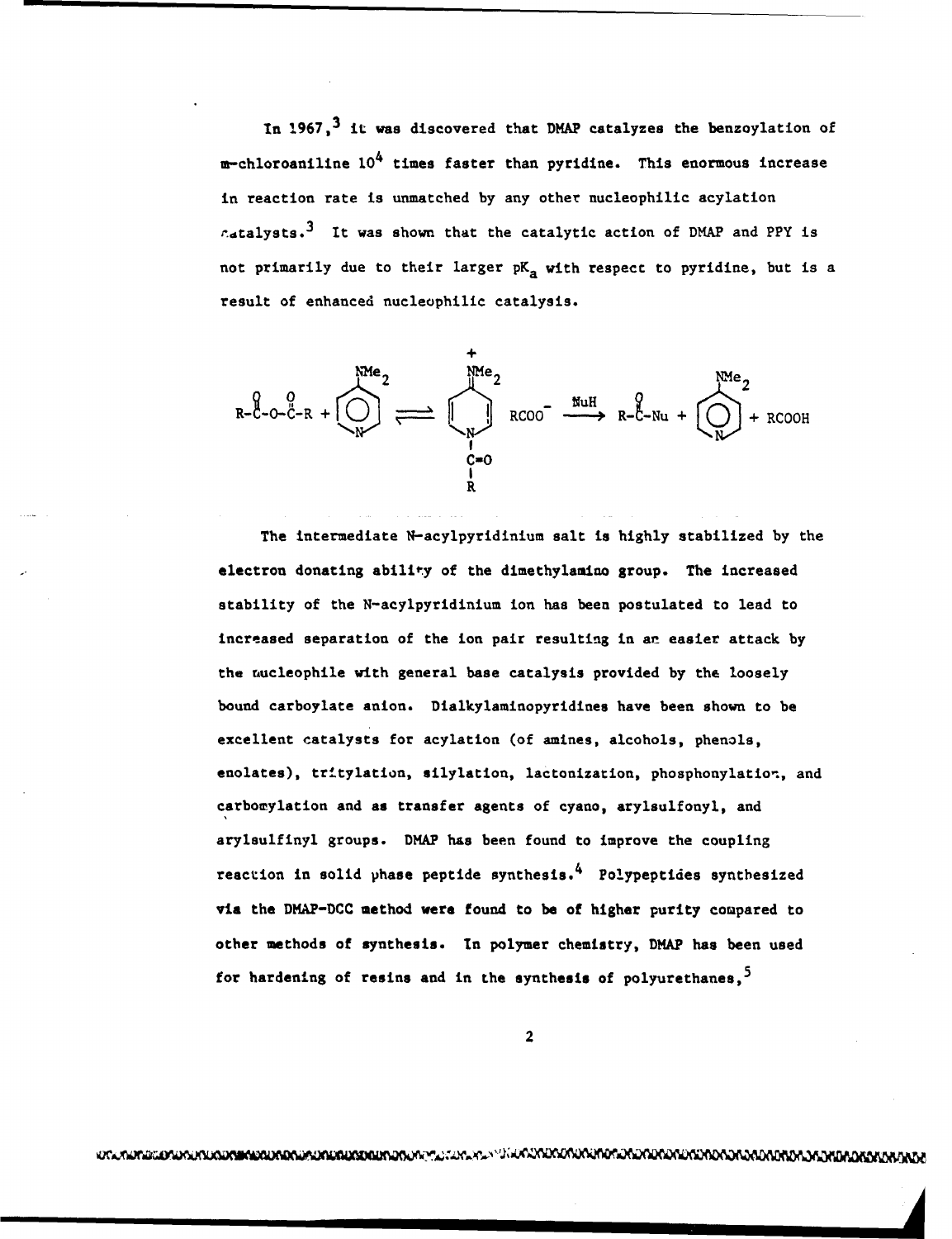polycarbonates,6 and polyphenyleneoxides.7

The tremendous scope of utilization of DMAP and PPY as catalysts has led to an active interest in the development of their polymeric analogs. The pioneering work was carried out by Hierl et al.<sup>8</sup> and Delaney et al.<sup>9</sup> They attached 4-dialkylaminopyridine derivatives to poly(ethyleneimine) and found the modified polymers to be highly active catalysts for hydrolysis of p-nitrophenyl carboxylates. Since then, many research groups have reported the synthesis of polymers functionalized with 4-dialkylaminopyridine. $10-18$ 



#### EXPERIMENTAL

#### Materials

All reagents and chemicals were commercially available materials purified by standard laboratory procedures. Maleia anhydride copolymers were dehydrated before use.

## N-4-(Pyridyl) Methacrylamide)

A solution of methacryloyl chloride  $(44.8 g)$  in tetrahydrofuran (100 ml) was added dropwise to a stirred solution of 4-aminopyridine  $(20.1)$ g) dissolved in a two phase system of 10% aq. NaOH (300 ml) and tetrahydrofuran (50 ml) at 15-20 $^{\circ}$ C. The reaction mixture was stirred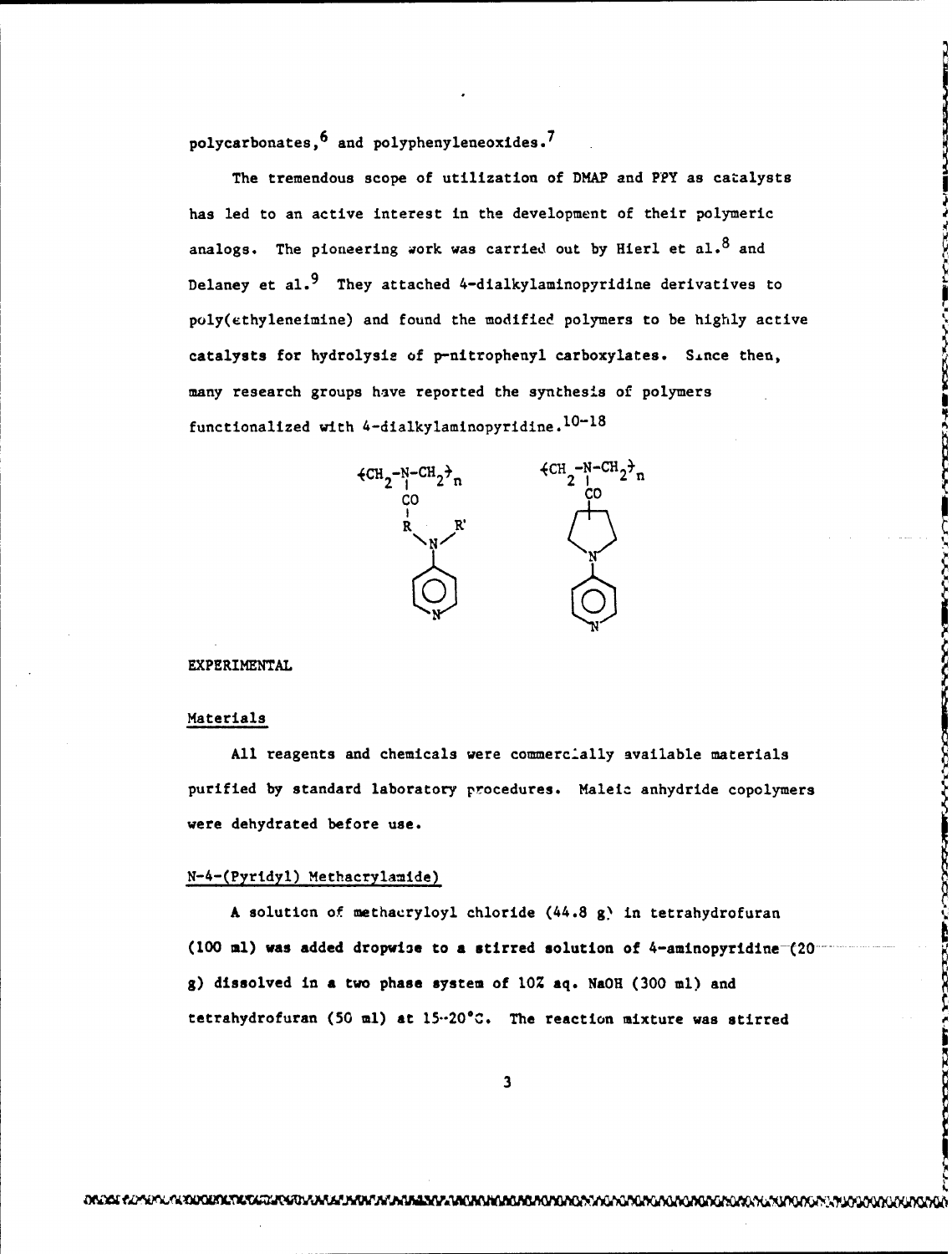for 2 hrs. Conc. HCl was added to the reaction mixture to lower the pH to 8 and the reaction mixture extracted with dichloromethane (4 x 100 ml). The organic extract was dried and the solvent evaporated to give the desired product in 80% yield. <sup>1</sup>H NMR (CDCl<sub>3</sub>, TMS)  $\delta$  2.05 (s), 5.6 (s), 5.9 (s), 7.8 (m), 8.6 (m), 9.6 (s).

# N-4-(Pyridyl) bis(methacryiimide)

A solution of N-4-(pyridyl)methacrylamide (27 g) in tetrahydrofuran (250 ml) was added to a stirred slurry of sodium hydride (8 g) in tetrahydrofurat (150 ml) at 15-20\*C under a dry nitrogen atmosphere. After stirrng for 2 hrs, a solution of methacryloyl chloride 921 g) in anhydrous tetrahydrofuran (25 ml) was added dropwise over one hr and the reaction mixture stirred for another hour. The reaction mixture was quenched by addtion of a few ml of methanol. The solvent was evaporated under vacuum and the crude product crystallized from ether in 60% yield, m.p. 113-114 C.

IR (KBr) 3000-2980, 1720, 1680, 1635, 1595, 1460, 1355, 1310, 1280,  $1160 \text{ cm}^{-1}$ 

<sup>1</sup>H NMR (CDC1<sub>3</sub>, TMS)  $\delta$  2.0 (s), 5.6 (s), 7.1 (m), 8.7 (m). <sup>13</sup>C NMR (CDC1<sub>2</sub>)  $\delta$  18.5, 120.9, 122.5, 143.1, 146.6, 150.8, 173.3

### Cyclopolynerization of N-4-(Pyridyl) bis (methacrylimide)

N-4-(Pyridyl bis(methacrylimide) (8.6 g) was dissolved in dimethylformamide. The solution was degassed under argon and azobis(isobutyronitrile)  $(0.4 \text{ g})$  was added. The reaction mixture was heated to 75°C under argon. After 24 hrs, another portion of AIBN (0.4 g) was added and the reaction continued for another 24 hrs. The resulting polymer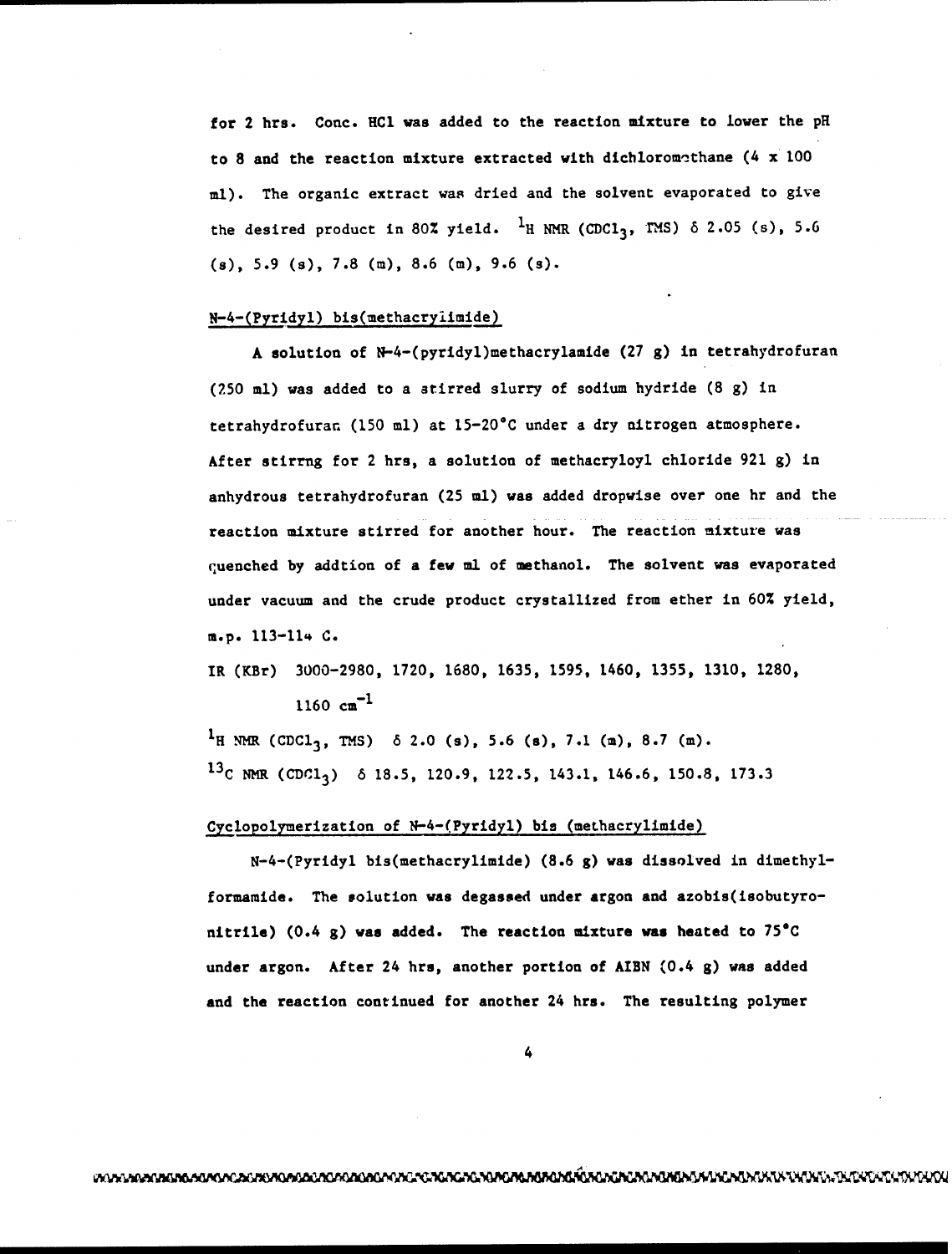was isolated by precioitation from ether in 65% yield. DSC of the polymer indicated a Tg at 110\*C. TGA showed onset of decomposition at 400°C under argon. The intrinsic viscosity in chlorform was 0.05 at 30.4°C **UV**,  $\lambda_{\text{max}}$  230 nm (CH<sub>2</sub>C1<sub>2</sub>).

IR showed bands at 1790 and 1730  $cm^{-1}$  corresponding to the five membered imide ring.

 $1_H$  NMR (CDC1<sub>3</sub>, TMS) 6 1.24, 1.70, 8.24, 8.67 **13C** NMR (CDCI) **6** 15.9, 31.1, 50.7, 119.4, 139.2, 150.7, 178.8

# Reduction of Poly(N-4-(pyridyl) bis(methacrylimide))

To a stirred solution of the polymer (2 g) in diglyme (100 ml), boron trifluoride etherate (1.2 ml) was added under a nitrogen atmosphere. The reaction mixture was cooled to 0°C and a slurry of sodium borohydride (1.32 g) in diglyme (80 ml) was added dropwise over 30 minutes. The reaction mixture was heated to 70°C for 16 hrs and then quenched with methanol (2-3 ml). The solvent was evaporated under vacuum and the crude product was stirred with aq. sodium hydroxide (5%, **<sup>100</sup>**ml). The polymer was filtered and the residue washed with water. The polymer was dried in a vacuum oven at 90°C. The degree of functionalization was  $67\%$  as calculated by UV and  $1_H$  NMR spectroscopy. TGA of the pyrrolidinopyridine polymer showed the onset of weight loss at 401.8°C under argon.

UV  $\lambda_{\text{max}}$  261 nm (baic form,  $\text{CH}_3\text{OH/H}_2\text{O/N}_{\text{OH}}$ )

281 nm (acidic form, CH<sub>3</sub>OH/H<sub>2</sub>O/HC1)  $1_H$  NMR (d<sub>6</sub>-DMSO, TMS) 6 0.95, 3.2, 6.4, 8.1 <sup>13</sup>C NMR (d<sub>6</sub>-DMSO) 6 20, 29, 45, 59, 107, 149, 151, 152

5

**RAKTAN TEMPERTAN DENGAN SENDENGAN MEMBENTUK MELINI MELINI ME**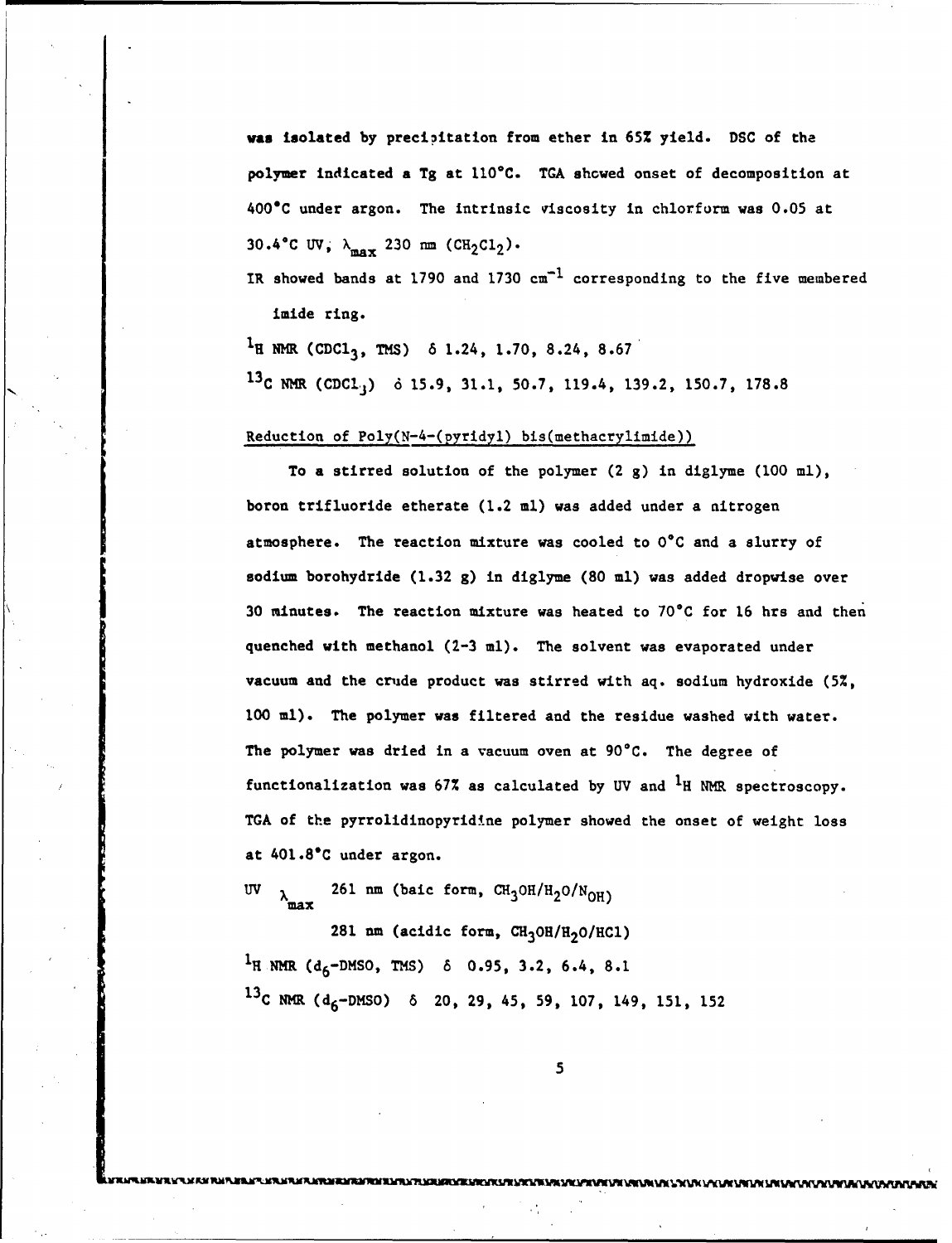## Kinetics Experimental

The quaternization kinetics was followed by  ${}^1H$  NMR spectroscopy using a JEOL FX-90Q NMR spectrometer. Solvolysis of p-nitrophenylacetate was followed by **UV** spectroscopy using a Hewlett Packard 8450 A diode array spectrophotometer.

The kinetics were followed by measuring the increase in absorbance of 400 un due to the formation of the p-nitrophenoxide anion in a tris buffer solution at pH 8.5. The substrate was used in excess over the free base catalyst, whose concentration was calculated from spectrophotometric data.

Pseudo-first-order rate constants  $(k_{obs})$  determined from the linear relationship of ln  $(A_{\sigma}-A_{r})$  with time, were calculated for different concentration of catalyst. A pseudo-first-order rate constant was also claculated for the uncatalyzed hydrolysis at pH 8.5, and was substzacted from the values found for the catalyzed hydrolysis.

From the slope of the linear relationship between  $k_{obs}$  and the base concentration, the second-order-rate constants were calculated.

#### RESULTS AND DISCUSSION

We have previously reported a rapid two step synthesis of 4-(pyrrolidine) pyridine copolymers via the reaction of commercially available maleic anhydride copolymers with 4-aminopyridine followed by reduction with  $LiAlH_4$ , yielding polymers with a high degree of functionalization.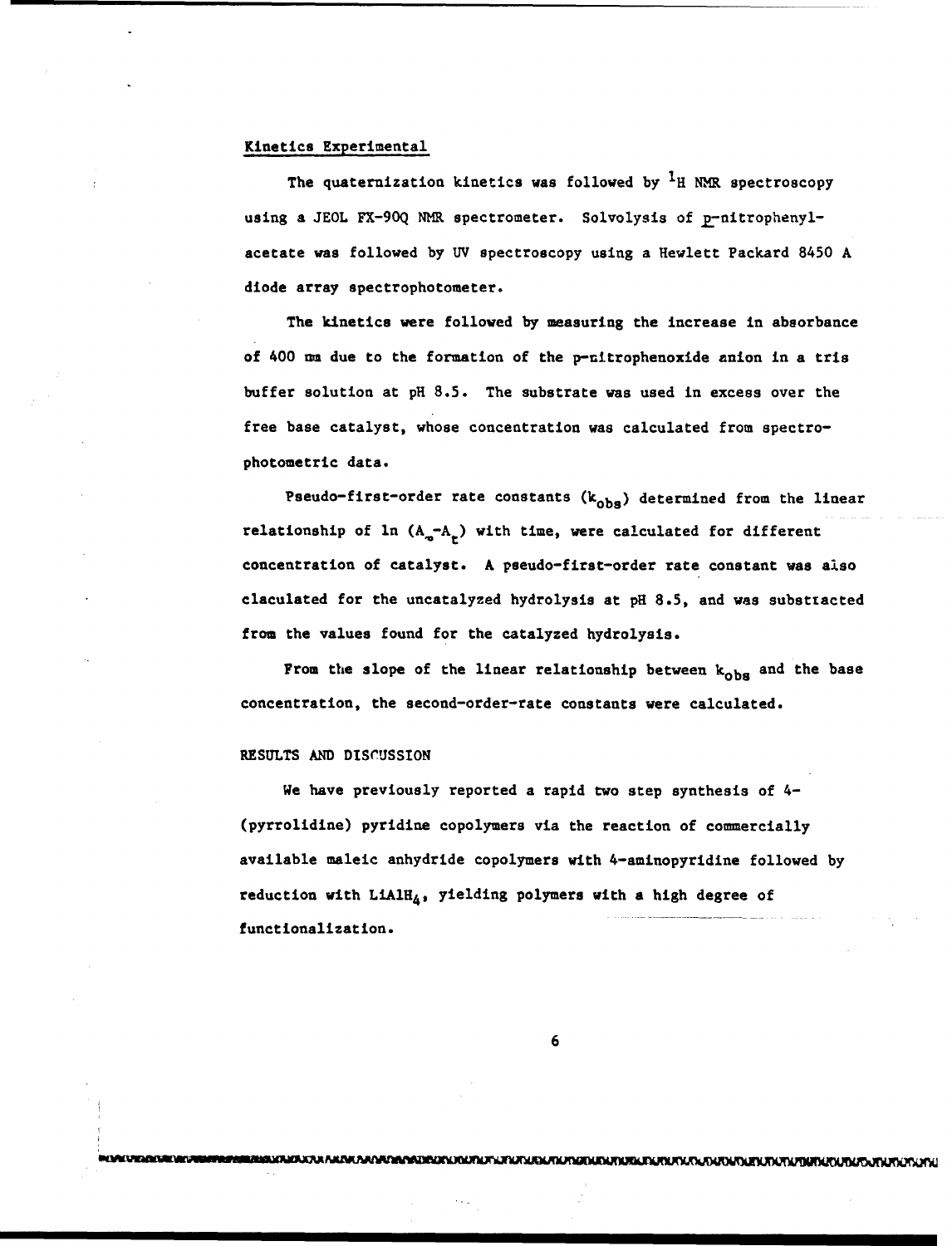

In order to determine the afficiency of the polymers as reagents in nucleophilic catalysis, it was decided to study the rate of quaternization with benzyl chloride. Table I shows the second-orderrate constants for the benzylation reaction in ethanol. Comparison with DMAP indicates that poly(butadiene-co-pyrrolidinopyridine) is the most reactive of all the polymers examined and is even more reactive than the monomeric model. This enhanced reactivity in probably due to the enhanced hydrophobicity of the polymer chain in the vicinity of the reactive sites.

## Table **I**

# KINETICS OF QUATERNIZATION IN ETHANOL<sup>a</sup>

|                                                 | k                                        |
|-------------------------------------------------|------------------------------------------|
| Nucleophiline                                   | $(\text{mol}^{-1} \ell \text{min}^{-1})$ |
| 4-Dimethylaminopyridine                         | 0.0010                                   |
| Poly(butadiene-co-pyrrolidinopyridine)          | 0.0014                                   |
| Poly(methyl vinyl ether-co-pyrrolidinopyridine) | 0,0009                                   |
| Poly(octadec-1-ene-co-pyrrolidinopyridine)      | b                                        |

<sup>a</sup>The kinetics were studied at 25.4°C. b<sub>The rate of reaction was too small to measure.</sub>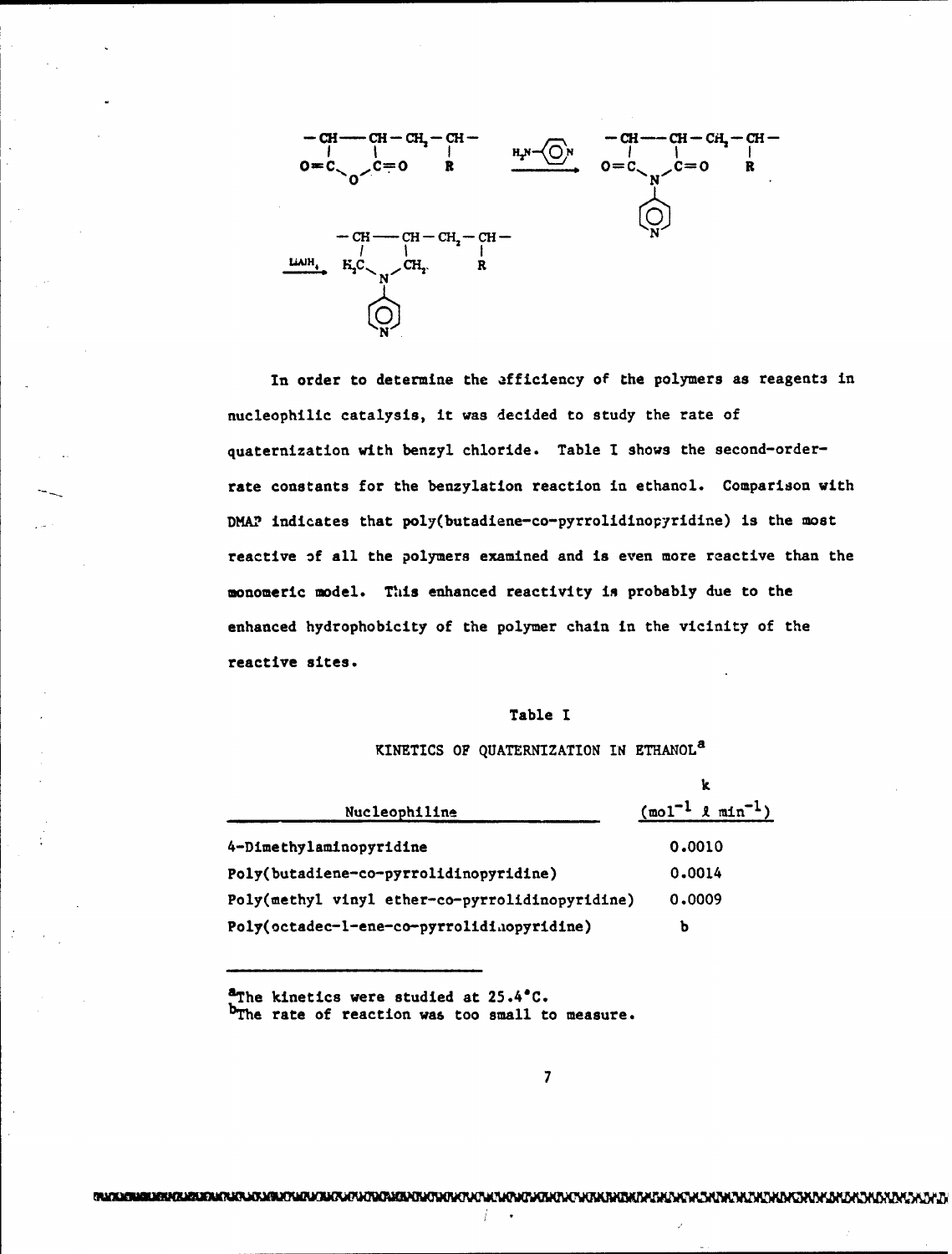The dielectric constant of the solvent in the micoenvironment of the polymer chain has been shown to be different from that in the bulk solvent. The kinetic results are consistent with the observations of Overberger et al.,  $^{19}$  who showed that increased hydrophobic nature of the substrate led to faster reaction rates in nucleophilic catalysis.

An alternative synthesis of supernucleophilic polymers has been achieved using the following reaction sequence.









II



8

DMF/AIBN<br>75°C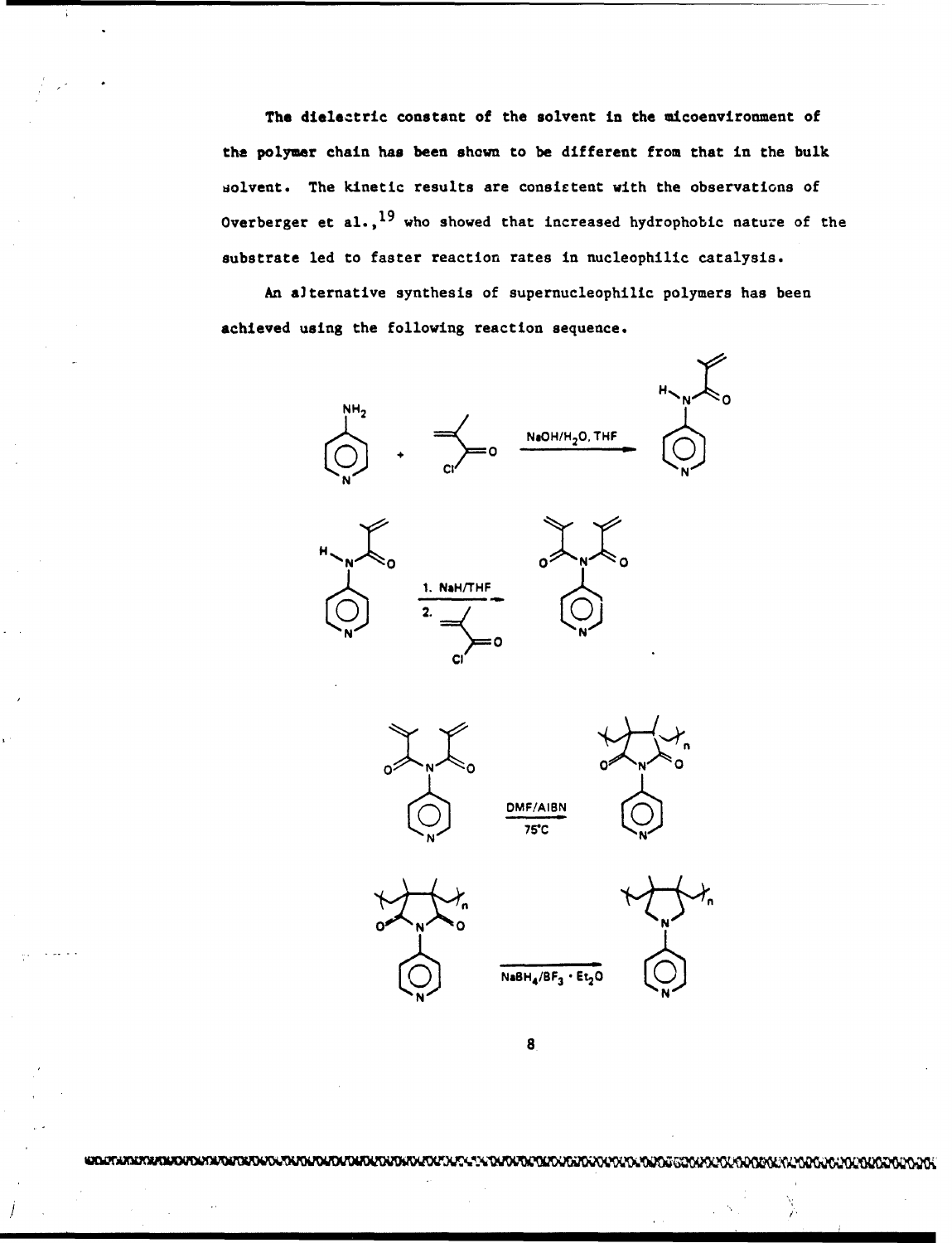The monomer synthesis and cyclopolymerization was carried out following the procedure of Butler et al.<sup>20</sup> The resulting polyimide was shown to possess primarily pyrrolidine rings as indicated by infrared spectroscopy.<sup>20</sup> Initially, the reduction was carried outwith LiAlH<sub>4</sub> in tetrahydrofuran. However, the reaction always led to some overreduction of the pyridine ring. Reduction with  $BH_3/THF$  was unsuccessful. However,  $NABH_4 / BF_3$ .Et<sub>2</sub>O proved to be an excellent reagent for the reduction step, resulting in the formation of the desired polymer. The polymer was shown to be 67% functionalized with primarily 4-pyrrolidinopyridine moieties, as shown by UV and NMR spectroscopy.

Kinetic Studies. The pioneering work of Hierl et  $a1.8$  and Delaney et al.<sup>9</sup> had established that hydrolysis of  $p$ -nitrophenylcarboxylates was an excellent means of observing the nucleophilic catalysis by 4-(dialkylamino) pyridine functionalized polymers. Hydrolysis of p-nitrophenylacetate in a buffer at pH 8.5 showed that the polymer was a slightly better catalyst than the monomeric analog PPY-(Table **11).** However, preliminary results indicate that the polymer bound 4-(dialkylamino) pyridine is more effective as a catalyst than the monomeric analog in the hydrolysis of longer carbon chain p-nitrophenylcarboxylates, such as p-nitrophenylcoproate.

Figures **I** and II show a comparison of the reaction profile for PPY and polymer catalyzed hydrolysis for p-nitrophenylacetate and p-nitrophenylcoproate monitored by the appearance of p-nitrophenoxide absorption by UV-VIS spectroscopy. These results confirm the effectiveness of the interactions between the hydrophobic polymer chain and the hydrocarbon portion of the substrate, as it was previously mentioned, in accordance with the observations of Overberger et al.<sup>19</sup>

9

experimental control of the control of the control of the control of the control of the control of the control

**CLARASKATLESKEVEVOLVOLVOLVOLOGADONGADNAN MAXSLANDER VOK VAN FADAT ADRIDROROTODO STOVOLOGA VOLV**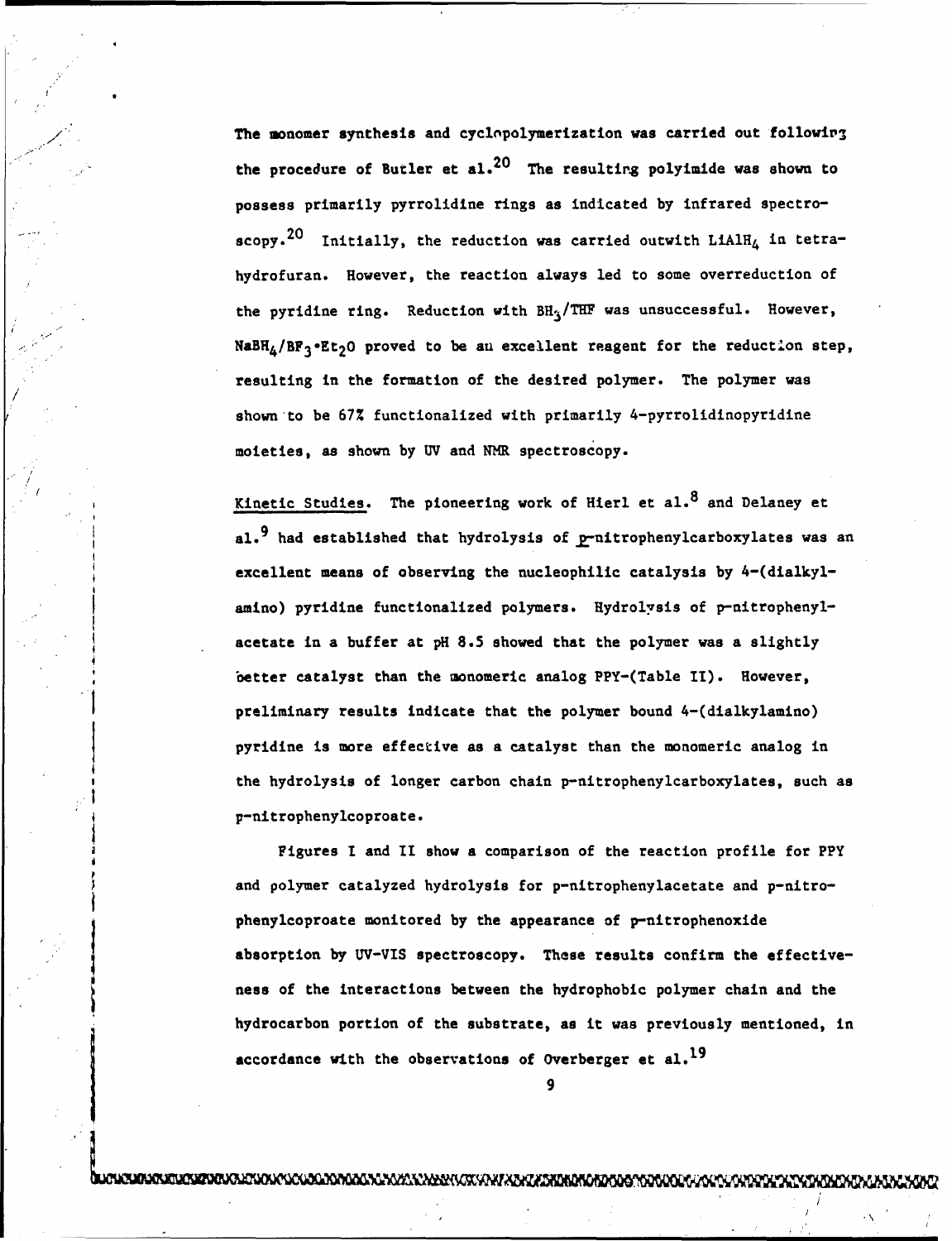#### Table **II**

# KINETICS OF HYDROLYSIS OF P-NITROPHENYLACETATE AT 25"C

| Nucleophile                 | $(\text{mol}^{-1} \text{ l sec}^{-1})$ |
|-----------------------------|----------------------------------------|
| 4-Pyrrolidinopyridine       | 428                                    |
| Poly(4-pyrrolidinopyridine) | 493                                    |

#### Conclusions

4-Pyrrolidinopyridine based polymers react faster with benzyl chloride than low molecular weight analogs. The polymer synthesized by cyclopolymerization of N-4-pyridyl bis(methacrylimide) followed by reduction is a supernucleophilic polymer which shows higher catalytic activity compared to the low molecular weight analogous catalyst, PPY.

#### Acknowledgments

We are grateful to the Army Research Office for their generous support of this work.

#### References

- **1.** G. ROfle, W. Steglich and H. Vorbruggen, Angew. Chem. Int. Ed. Engl. 17, 569 (1978) and references therein.
- 2. E.F.V. Scriven, Chem. Soc. Rev., 12, 129 (1983) and references therein.
- 3. (a) L. M. Litvinenko and A. I. Kirichenko, Dokl, Akad. Nauk, SSSR Ser. Khim., **176.,** 97 (1967).
	- (b) W. Steglich and **G.** Hofle, Angew, Chem. Int. Ed. Engl., **8,** 981 (1969).
- 4. S. S. Wang, J. P. Tam, B.S.H. and R. B. Merrifield, Int. J. Peptide Protein Res., **18.,** 459 (1981).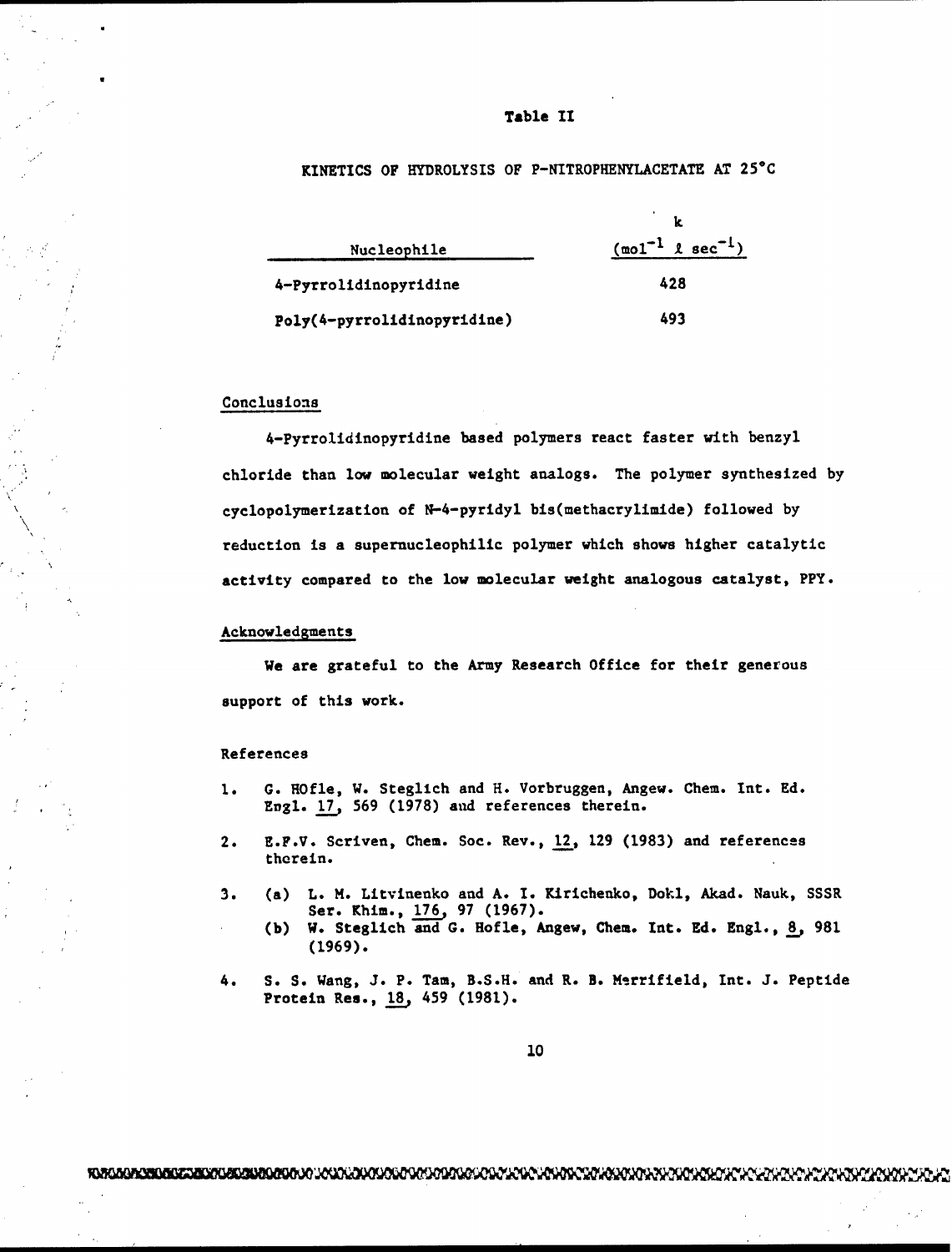- 5. J. H. Wild and F.E.G. Tate, U.S. Patent 3144 452 (1964).
- 6. D.B.G. Jaquiss, V. Mark, and L. C. Mitchell, U.S. Patent 4286 085 (1981).
- 7. J.P.L. Verlaan, P.J.T. Alferink, and G. Challa, J. Mol. Catal., 24, 235 (1984).
- 8. M. A. Hierl, E. P. Gamson, and I. M. Klotz, J. Am. Chem. Soc., 101, 6020 (1979).
- 9. E. J. Delaney, L. E. Wood, and I. M. Klotz, J. Am. Chem. Soc., 104, 799 (1982).
- 10. **S.** Shinkai, **H.** Tsuji, Y. Hara, and **0.** Manabe, Bull. Chem. Soc. Jpn., 54, 631 (1981).
- 11. M. Tomoi, Y. Akada, and H. Hakiuchi, Makromol. Chem. Rapid Commun., **3** 537 (1982).
- 12. F. Guendouz, R. Jacquier, and J. Verducci, Tetrahedron. Lett., 25, 4521 (1984).
- 13. S. C. Narang and R. Ramharack, J. Polym. Sci. Polym. Lett. Ed., 23, 147 (1985).
- 14. L. J. Mathias, R. A. Vaidya, and R. **H.** Bloodworth, **J.** Polym. Sci. Polym. Lett. Ed., 23, 289 (1985).
- 15. W. Storck and **G.** Manecke, J. Mol. Catal., **30,** 145 (1985).

/

- 16. F. M. Menger and **D.** J. McCann, J. Org. Chem., 50, 3928 (1985).
- 17. M. Tomol, M. Goto, H. Kaikuchi, Makromol. Chem. Rapid Commun., 6, 397 (1985).
- 18. **1.** M. Klotz, S. E. Massil, and L. E. Wood, J. Polm. Sci., Polym. Lett. Ed., 23, 575 (1985).
- 19. *C.* **G.** Overberger and A. C. Guterl, J. Polym. Sci., Polym. Symp., **62** 13 (1978).
- 20. **G.** B. Butler and G. R. Myers, J. Macromol. Sci. Chem., 45, 135 (1971) and references therein.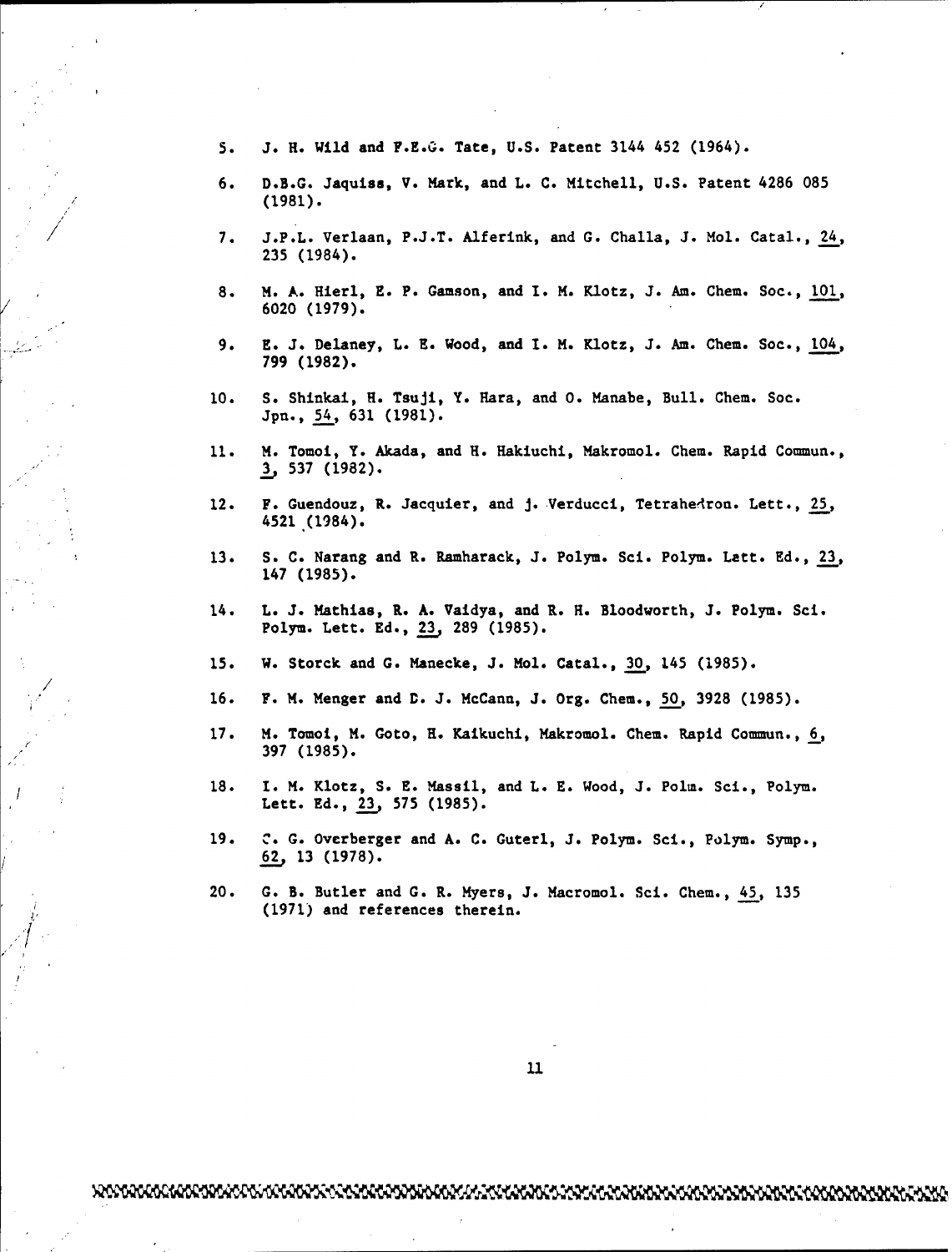

FIGURE **1.** ABSORBANCE AT 400 NM VS. TINE FOR THE POLY (4-PYRROLIDINOPYRIDINE) AND 4-PYRROLIDINOPYRIPINE CATALYZED HYDROLYSIS OF p-NITROPHENYLACETATE AT pH 8.5.

<u>usaco costansistano di come contra porte de contra monte de desenta de contra de contra de contra de contra mon</u>